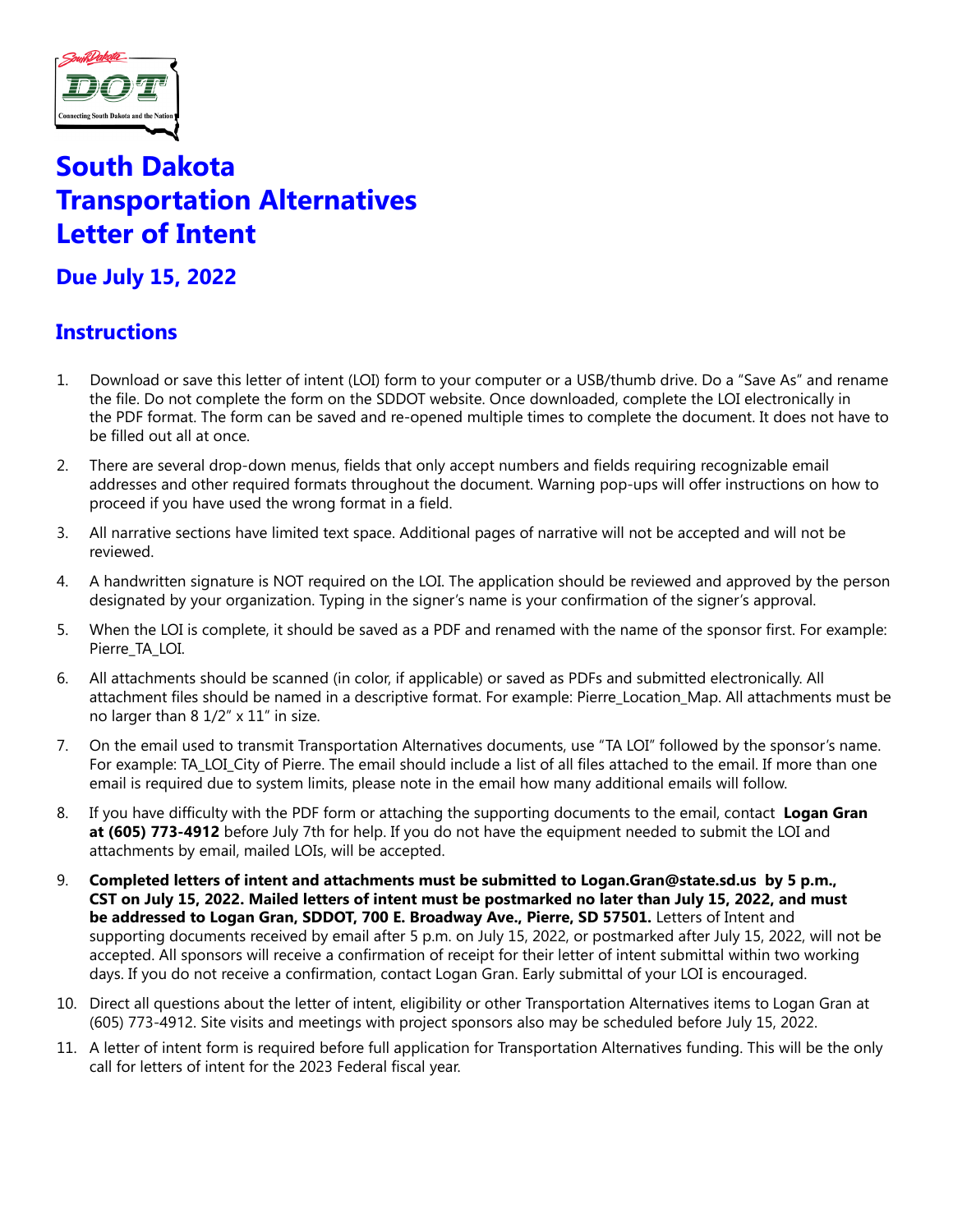## **Project and contact information**

| Project name                    |                           |          |
|---------------------------------|---------------------------|----------|
| Organization/sponsor name       |                           |          |
| Co-sponsor name (if applicable) |                           |          |
| Contact name and title          |                           |          |
| Address                         |                           |          |
| City                            | <b>State South Dakota</b> | Zip code |
| Phone number                    | Email address             |          |
|                                 |                           |          |

## **Project type**

Select the most applicable activity for which the project is eligible:

 Bicycle/pedestrian/nonmotorized facility  $\Box$  Safe routes for nondrivers  $\Box$  Conversion and use of railroad corridors for trails Turnouts, overlooks and viewing areas  $\Box$  Community improvement activities  $\Box$  Environmental mitigation activity Safe Routes to School Program—infrastructure Safe Routes to School Program—non-infrastructure Boulevards and roadways in former right of way  $\Box$  Other (please explain below)

# **Please provide the following project information**

Describe your proposed project, including specific location, type of project, project scope and other details in 100 words or less. **An 8 1/2" x 11" vicinity map, a site location map and/or drawing of the project must be included with all letters of intent.** Include the graphic as an attachment with your letter of intent submittal.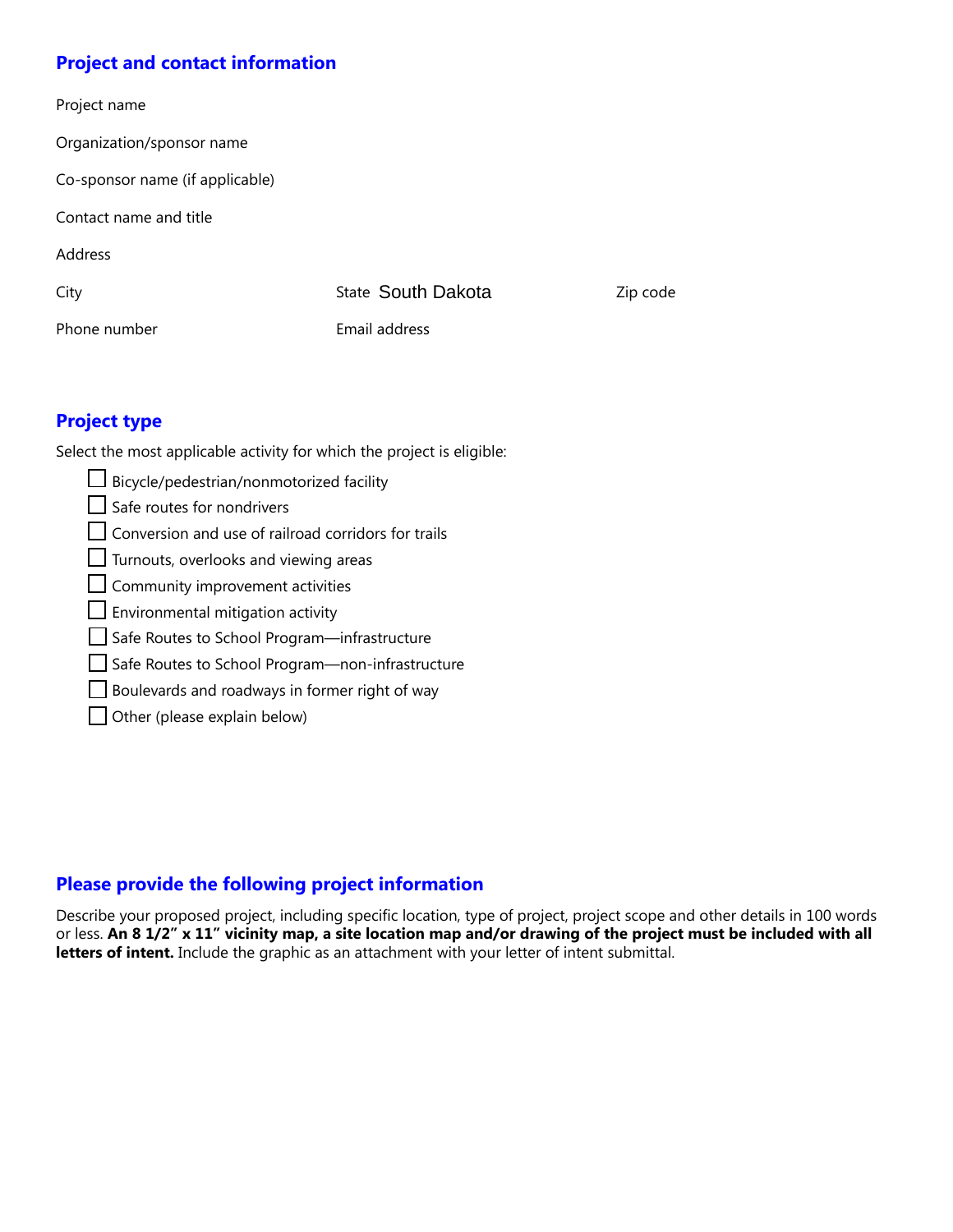What is the typical proposed cross section for your project? Explain below or attach a graphic of the typical proposed cross section, if applicable, for your project. For example: This will be a 10-foot-wide, four-inch-thick concrete trail, with a six-inch-deep base course. This information will help determine eligibility of the project and accuracy of the preliminary cost estimate.

What are the environmental considerations for this project? Check all that apply.



Briefly describe the environmental considerations that apply to this project.

What is your total project cost? (total of project cost from page 4)

What is your estimated funding request?

What percent local match do you plan to contribute to the project? 0.00%

#### **On-site review contact**

Provide the name, title, email address, work phone and cell phone number of a local contact for use in scheduling an on-site review. A cell phone number is necessary so we can reach the contact at the site on the day of the on-site review.

Contact name and title

Phone number **and a contract the Contract Contract Contract Contract Contract Contract Contract Contract Contract Contract Contract Contract Contract Contract Contract Contract Contract Contract Contract Contract Contract** 

Cell phone number

#### **Signature**

By signing this letter of intent, the local government entity agrees to explore the development of a project application for Transportation Alternatives. The SDDOT will schedule a site review for your entity upon receipt of a signed letter of intent form. Following the site reviews, full applications will be due October 1, 2022.

Authorized signature **and a set of the set of the set of the set of the set of the set of the set of the set of the set of the set of the set of the set of the set of the set of the set of the set of the set of the set of** 

Name

Title